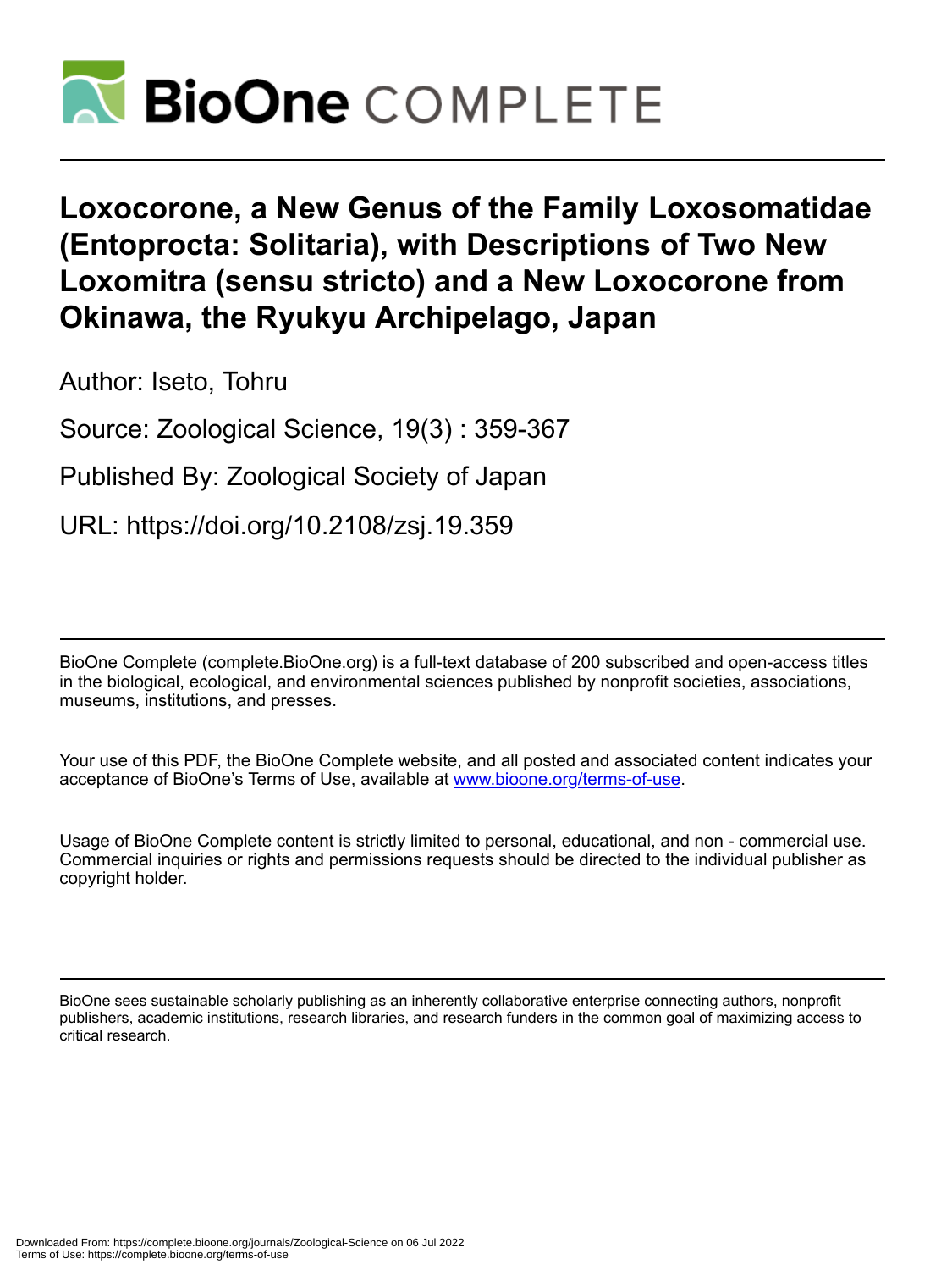# *Loxocorone***, a New Genus of the Family Loxosomatidae (Entoprocta: Solitaria), with Descriptions of Two New** *Loxomitra* **(***sensu stricto***) and a New** *Loxocorone* **from Okinawa, the Ryukyu Archipelago, Japan**

Tohru Iseto\*

*Department of Chemistry, Biology and Marine Science, Faculty of Science, University of the Ryukyus, Nishihara, Okinawa 903-0213, Japan*

**ABSTRACT**—The type species of *Loxomitra* Nielsen, 1964, *L. kefersteinii* (Claparède, 1867), has following characters: A) the buds have a pair of terminal wings at the base of the stalk, and B) the liberated buds crawl on the substratum by attaching the two terminal wings to the substratum and twisting the whole body. By contrast, some other members of the genus have following characters: A') the buds lack the terminal wings but have a foot with foot groove, and B') the liberated buds glide over the substratum using the foot with foot groove. I thus propose to divide *Loxomitra* (*sensu lato*) into two genera– *Loxomitra* (*sensu stricto*) characterized by A) and B), and *Loxocorone* gen. nov. by A') and B'). I also describe two new *Loxomitra* (*sensu stricto*), *L. mizugamaensis* sp. nov., and *L. tetraorganon* sp. nov., and one new *Loxocorone*, *L. allax* sp. nov. from the Ryukyu Archipelago, Japan. All of the currently recognized species of the *Loxomitra* (*sensu lato*) are reviewed to specify their generic allocations in response to the above change.

**Key words**: Entoprocta, Kamptozoa, *Loxocorone*, *Loxomitra*, Okinawa

# **INTRODUCTION**

Entoprocts are small (0.2–5 mm long), sessile animals, and are classified into a total of approximately 160 species (Cf. Brusca and Brusca, 1990). Of these species approximately 110 are solitary (the order Solitaria), whereas the others are colonial (the order Coloniales). The solitary entoproct was first described by Keferstein (1862) as *Loxosoma*, which had been the only genus of the solitary entoprocts until Mortensen (1911), who established two additional genera (*Loxocalyx* and *Loxosomella*) on the basis of differences in structure of a foot, an attaching apparatus located at the base of the stalk. Members of the genus *Loxosoma* have a disk-shaped foot called "sucking disc", in which some gland cells are distributed dispersedly, whereas members of *Loxocalyx* have an antero-posteriorly expanded foot with a foot gland (an aggregate of some gland cells opening to the front of the foot) and a foot groove (longitudinal rows of gland cells). These foot structures are known to enable the animal to glide over the substratum slowly like slugs. *Loxosomella*, on the other hand, lacks such foot and cements itself on the substratum throughout the adulthood. Even so,

\* Corresponding author: Tel. +81-98-895-8880; FAX. +81-98-895-8576. E-mail: k998551@sci.u-ryukyu.ac.jp the buds have foot similar to that of adults and buds of *Loxocalyx*.

Nielsen (1964), however, met difficulties in assigning several species to *Loxosomella* or *Loxocalyx*: in these species, some adult individuals retained the foot, but other conspecific individuals lost this structure and were cemented on the substratum permanently. Accordingly, he united the two genera under the name of *Loxosomella* and recognized therein two subgenera, *Loxosomella* and *Loxomitra*, on the basis of the budding mode. Whereas the buds of the former subgenus attach to the mother's calyx by the posterior tip of the foot, the buds of the latter subgenus attach by the back of their calyx or stalk. Soule *et al.* (1987) elevated the subgenus *Loxomitra* to the rank of the full genus.

Bobin and Prenant (1953) reported a unique species that has no stalk and attaches to the substratum by a small gland on the underside of the calyx. The genus *Loxomespilon* was established for this species. As such, four genera are currently recognized for the solitary entoprocts, composing the family Loxosomatidae Hincks, 1880, the only family of the Order Solitaria.

The type species of the genus *Loxomitra* is *Loxomitra kefersteinii* (Claparède, 1867). The bud of this species is known to have a pair of small expansions each composed of several gland cells at the base of the stalk (Nielsen, 1966;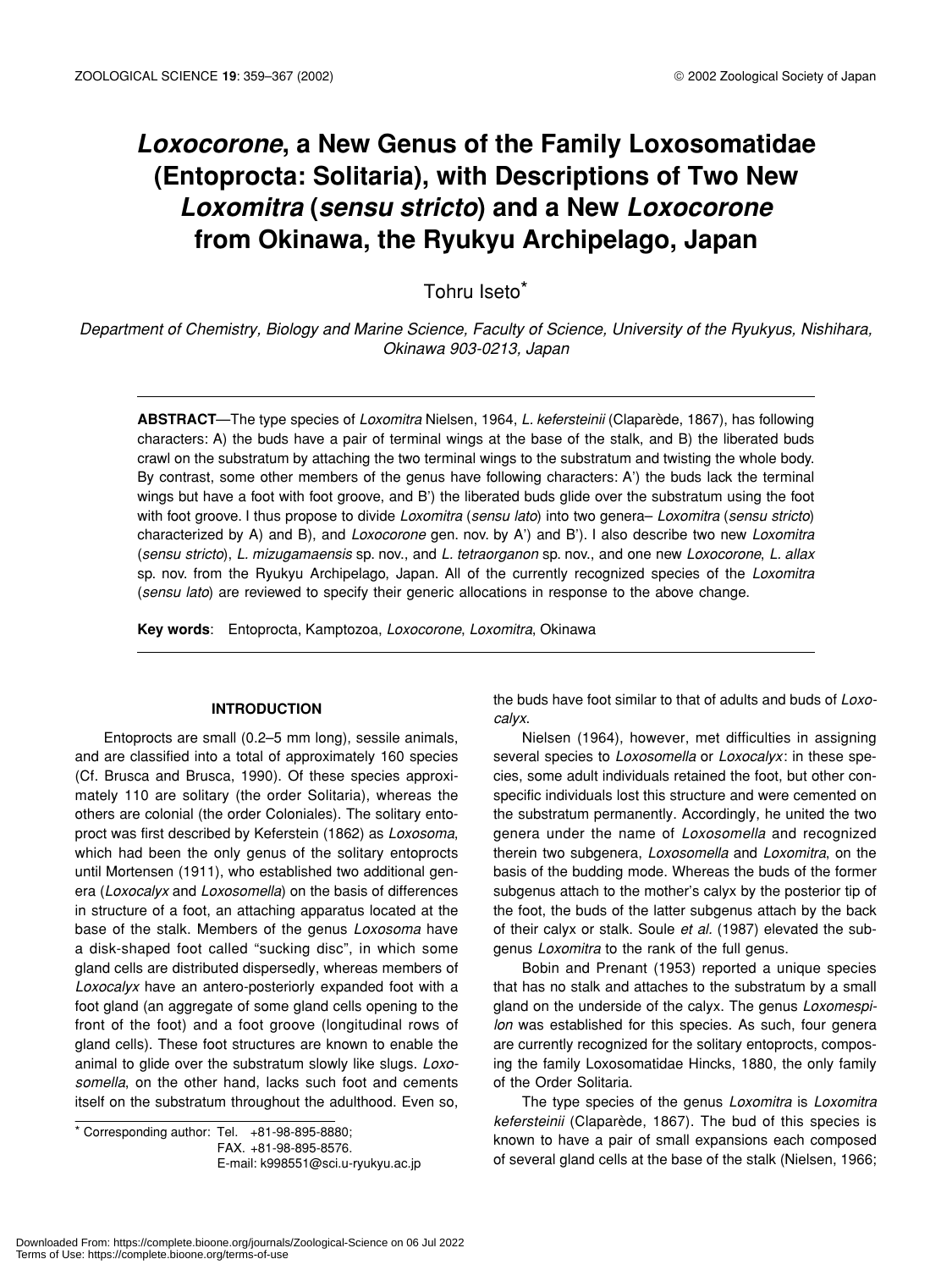1989). Nielsen (1989) referred to this unique foot structure as "terminal wings". To date, this structure is reported only for the buds of *L. kefersteinii*, and a unique crawling behavior of the liberated buds using this portion was also described for this species (Ryland and Austin, 1960). Some other members of the genus *Loxomitra* have an antero-posteriorly expanded foot that bears a foot groove and lacks terminal wings. This condition, different from that in *L. kefersteinii* (see above), is common to the genus *Loxosomella*. It is thus reasonable to establish a new genus for those *Loxomitra* species having such a foot.

There is only one report on entoprocts from the Ryukyu Archipelago, Japan, in which three new species were described for *Loxosomella* (Iseto, 2001). Recently, I collected specimens representing three additional undescribed solitary species from a shallow reef flat of Okinawa Island and Tokashiki Island of the central Ryukyus. According to the budding mode, all of them could be assigned to the genus *Loxomitra* (see above). In the bud stage, two of them have terminal wings, whereas the other one has a foot with a foot groove. This suggests that the former two are closely related to *L. kefersteinii*, whereas the latter one to the species lacking the terminal wings and thus representing an undescribed genus.

#### **MATERIALS AND METHODS**

Sampling was carried out in Mizugama (estuary of Hija River) (26°21'N, 127°45'E) and Ginowan Fishery Port (26°17'N, 127°45'E), Okinawa Island, the Ryukyu Archipelago, Japan. Slide glasses were immersed in reef flats, and were collected after two or four months. Stones were also collected from these localities, as well as from Aharen Beach (26°10'N, 127°20'E) of Tokashiki Island, a small islet close to Okinawa Island (Fig. 1). Epifaunas on these objects were examined under a binocular stereomicroscope. Some of these stones and glasses were examined immediately after collection, whereas others were kept in a bucket of seawater with glass plates for 1–3 months in order to obtain asexually proliferated individuals attached on the glass plates. Contaminated detritus were seemingly enough for their diet, although microalgae (Marine Chlorella 100, Marine-bio Co., Japan) were supplied in some cases.

I added 0.37M of MgCl<sub>2</sub>, up to equal volume to seawater to the sample for narcotization, and then, fixed and stored the specimens in 2% formalin in seawater. All the drawings were prepared on the basis of fixed specimens under a light microscope equipped with a camera lucida. Type specimens are deposited in the National Science Museum, Tokyo (NSMT).



**Fig. 1.** Map of Okinawa Island and its vicinity, showing geographic locations of Mizugama, Ginowan Fishery Port, and Aharen Beach, the type localities of the three species described here.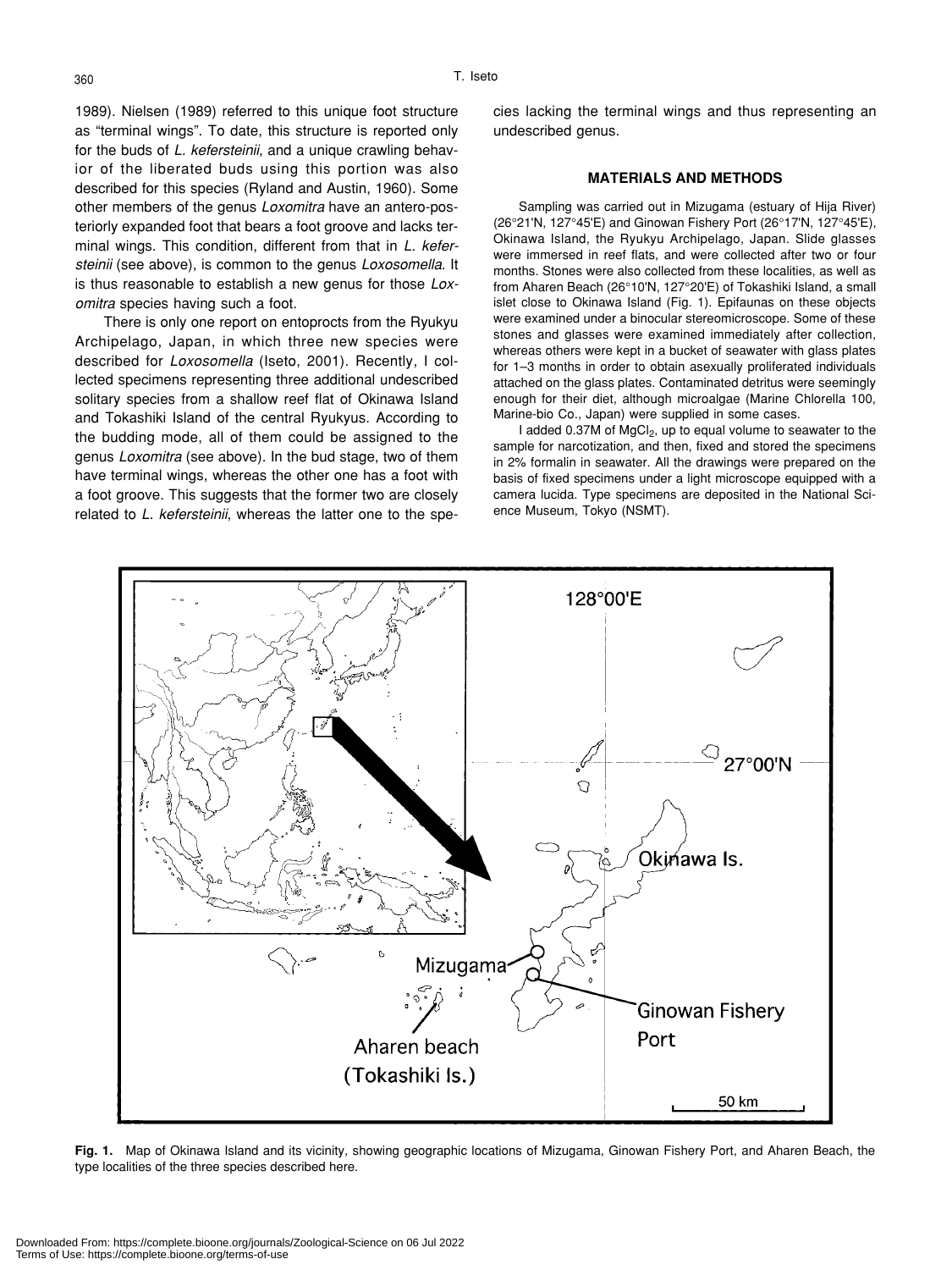# **DESCRIPTIONS OF NEW TAXA**

Order **Solitaria** Emschermann, 1972 Family **Loxosomatidae** Hincks, 1880 Genus *Loxomitra* Nielsen, 1964

**Diagnosis:** Bud attaching to mother's calyx by back of calyx or stalk. Stalk of bud long, with a pair of small terminal wings bearing some gland cells at its tip. No foot groove. Liberated bud crawls on the substratum with terminal wings. No foot in adult.

Type species: *Loxomitra kefersteinii* (Claparède, 1867) Other species: *Loxomitra annulata* (Harmer, 1915) comb. nov., Two new species described here.

# *Loxomitra mizugamaensis* sp. nov. (Figs. 2 and 3)

**Material examined. Holotype:** An adult (NSMT-Ka 34) found on 29 December 2000 on a slide glass that had been settled on the reef flat at a depth of ca. 1 m in Mizugama (26°21'N, 127°45'E), Okinawa Island for two months. **Paratypes:** NSMT-Ka 35: Five adults collected with the



**Fig. 2.** An adult of *Loxomitra mizugamaensis* (NSMT-Ka 34, holotype) with a large and a small buds. A, B: Photograph and drawing of laterofrontal view, respectively. b, bud. Bars: 100 µm

holotype. NSMT-Ka 36: Six adults raised from budding from individuals collected with the holotype. NSMT-Ka 37: A liberated bud from an individual collected with the holotype. NSMT-Ka 38: A liberated bud from an individual found on 12 October 2000 on a slide glass that had been settled at a depth of ca. 4 m at the Ginowan Fishery Port (26°17'N, 127°45'E), Okinawa Island for two months.

**Etymology:** The specific name "*mizugamaensis*" refers to the type locality, where this species is the most abundant entoproct.

**Diagnosis. Adult:** Total length (from basal tip of stalk to uppermost part of tentacle membrane) up to 1114 um. Cemented on substratum. The number of tentacles invariably nine. Stalk about three times as long as calyx. No foot groove and foot gland. Lateral sense organs absent. **Liberated bud:** Total length (from basal tip of stalk to apical margin of tentacle membrane) 354 µm in NSMT-Ka 37, 379 µm in NSMT-Ka 38. The number of tentacles invariably nine. Stalk about one and half times longer than calyx. A pair of terminal wings with gland cells at base of stalk. Foot groove absent. Lateral sense organs absent.

**Reproduction:** Buds emerge from the frontal area of calyx at the level of middle part of the stomach, attaching themselves to their mother's calyx by the back of posterior part of the stalk. A maximum of two buds were observed simultaneously on a single mother. Only one bud grew large at a time. No larvae were found.

**Remarks:** *Loxomitra annulata* (Harmer, 1915), reported to



**Fig. 3.** A liberated bud of *Loxomitra mizugamaensis* (NSMT-Ka 38, paratype). A: Photograph. B, C: Drawings. A, B: Abfrontal view. C: Lateral view. Arrowheads, terminal wings. Bars: 100 µm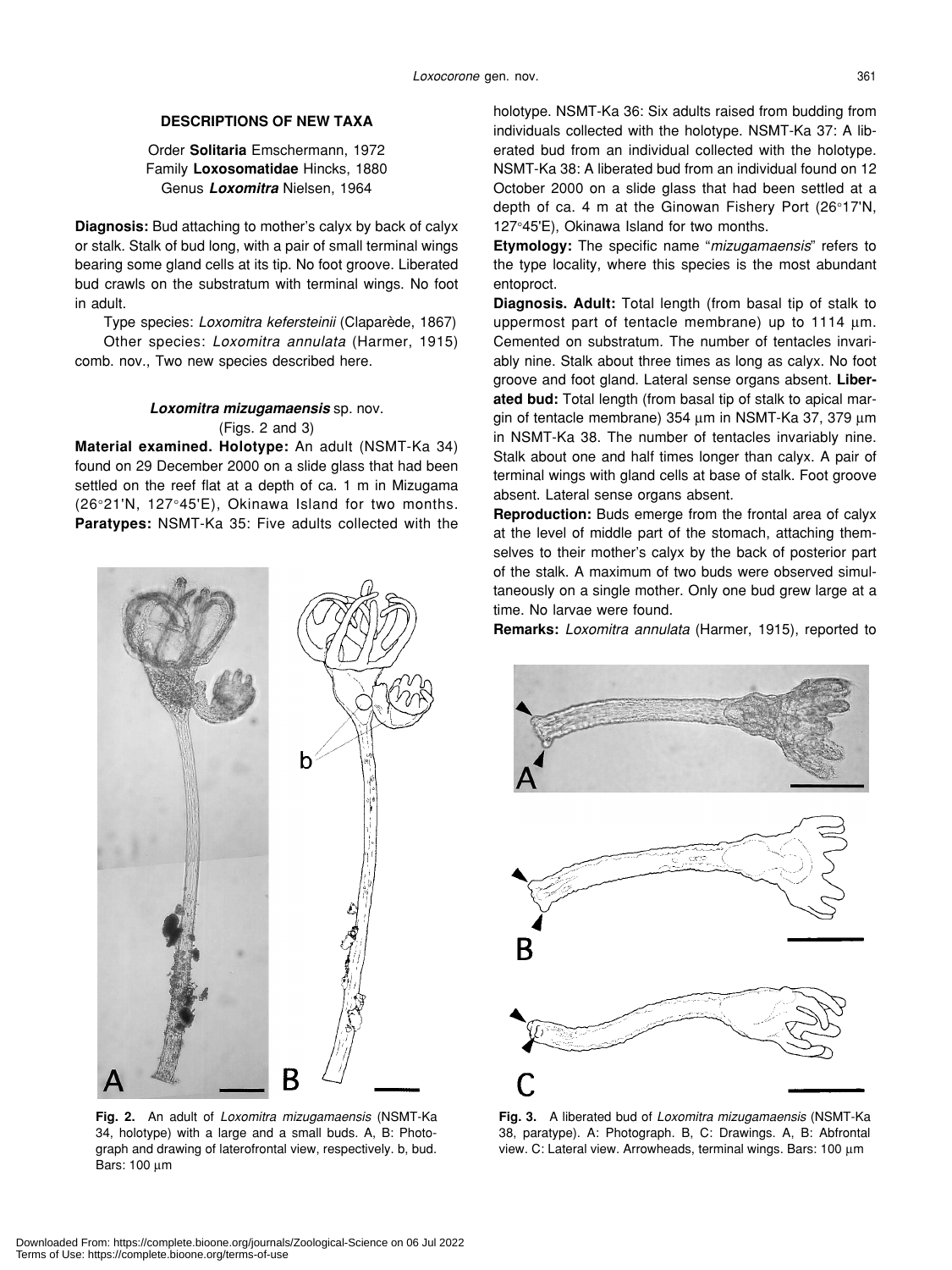have usually nine tentacles, resembles the present species in general shape. *Loxomitra mizugamaensis*, however, does not have an annulated stalk unlike *L. annulata* (see Harmer, 1915).

The liberated bud of the present species crawls trailing the calyx by twisting the whole body and by attaching the two terminal wings alternately to the substratum. Although all type specimens were collected from slide glasses, this species was also found on stones.

## *Loxomitra tetraorganon* sp. nov. (Figs. 4 and 5)

**Material examined. Holotype:** An adult (NSMT-Ka 39) raised from budding from one of the individuals found on 11 October 2000 on a slide glass that had been settled at a depth of ca. 4 m at the Ginowan Fishery Port (26°17'N, 127°45'E), Okinawa Island for two months. **Paratypes:** NSMT-Ka 40: Five adults raised from budding from individuals including the one from which the holotype was originated. NSMT-Ka 41: Five adults found on 9 October 2000 on glass plates that had been incubated in the laboratory with stones collected on 13 July 2000 from the reef flat at a depth of ca. 1 m in front of Aharen Beach (26°10'N, 127°20'E), Tokashiki Island. Two liberated buds: NSMT-Ka 42, liberated from an individual found on a slide glass on 17 January 2001 that had been settled at the type locality for two months; NSMT-Ka 43, liberated from an individual collected with NSMT-Ka 41.

**Etymology:** The specific name "*tetraorganon*" is composed of two Greek words meaning "four" and "organ". This refers to the presence of four lateral sense organs in this species. **Diagnosis. Adult:** Total length (from basal tip of stalk to uppermost part of tentacle membrane) up to 1200  $\mu$ m. Cemented on substratum. The number of tentacles invari-

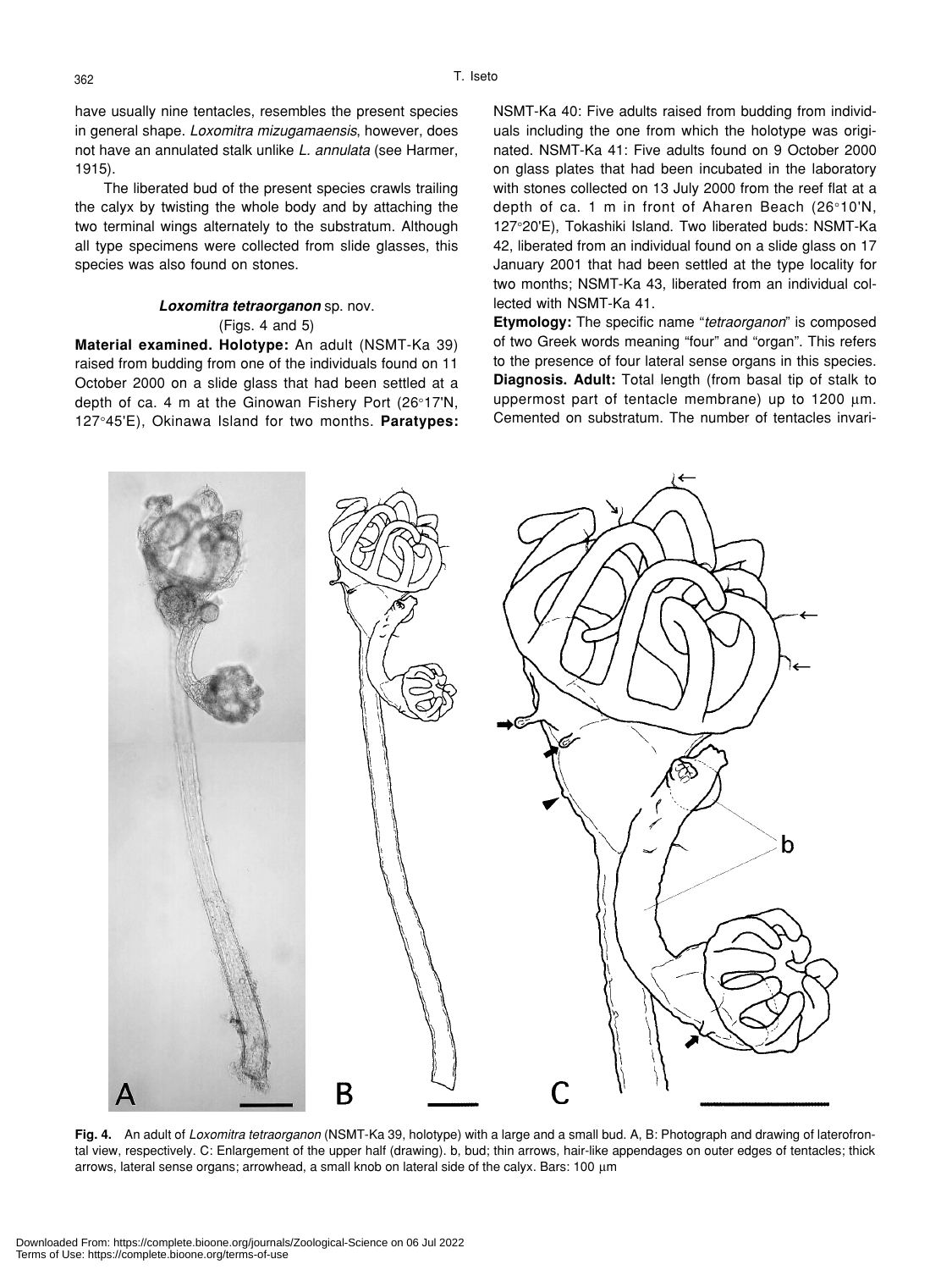

**Fig. 5.** A liberated bud of *Loxomitra tetraorganon* (NSMT-Ka 42, paratype). A, B: Photograph and drawing of abfrontal view, respectively. C: Drawing of lateral view. Thin arrows, hair-like appendages on lateral sides of the stalk; thick arrows, lateral sense organs; arrowheads, terminal wings. Bars: 100 µm

ably nine. Hair-like appendages at outer edge of some tentacles; straight in living specimens, twisted in fixed specimens. Stalk three to four times as long as calyx. No foot groove and foot gland. Two pairs of lateral sense organs present. A pair of small knobs also present at lateral sides of calyx. **Liberated bud:** Total length (from basal tip of stalk to apical margin of tentacle membrane) 399 µm in NSMT-Ka 42, 309 µm in NSMT-Ka 43. The number of tentacles invariably nine. Stalk about one and a half times longer than calyx. A pair of terminal wings with gland cells at the base of stalk. Foot groove absent. A pair of lateral sense organs developed. Another pair of the organs present but less prominent. Several hair-like appendages present at lateral sides of stalk. The appendages straight in living specimens, curved or twisted in fixed specimens.

**Reproduction:** Buds emerge from the frontal area of calyx at the level of middle part of the stomach, attaching themselves to their mother's calyx by the back of posterior part of the stalk. A maximum of two buds were observed simultaneously on a single mother. Only one bud grew large at a time. No larvae were found.

**Remarks:** Like the former species, this species resembles *Loxomitra annulata* (Harmer, 1915) in tentacle number and in general shape. *Loxomitra tetraorganon*, however, does

not have an annulated stalk unlike *L. annulata* (see Harmer, 1915). Under a binocular microscope, *L. mizugamaensis* and *L. tetraorganon* are difficult to distinguish from each other due to their resemblance in body size, and general shape. In adults, *Loxomitra tetraorganon*, however, differs from the former in having two pairs of lateral sense organs at the calyx and hair-like appendages at the outer edge of some tentacles. In liberated bud, the latter differs from the former in having hair-like appendages at the stalk. All these characteristics are absent in *L. mizugamaensis*.

The lateral sense organ is known for various solitary entoprocts. However, in all but one case (*Loxosoma annelidicola*: see Van Benden and Hesse, 1864), it occurs only as a single pair, and *Loxomitra tetraorganon* is the second species that has two pairs of lateral sense organs. The liberated bud of the present species crawls in the same manner as that of *Loxomitra mizugamaensis*.

#### Genus *Loxocorone* gen. nov.

**Diagnosis:** Bud attaching to mother's calyx by back of calyx or stalk, lacking terminal wings. Foot of bud with foot gland and foot groove. No foot gland and foot groove at adult stage in some species, but in others adults retain foot gland.

Type species: *Loxocorone allax* sp. nov. (see below).

Other species: *Loxocorone brochobola* (Emschermann, 1993) comb. nov.; *Loxocorone pseudocompressa* (Konno, 1977) comb. nov.

**Etymology:** The generic name "*Loxocorone*" is composed of two Greek words, "*loxos*", meaning "oblique", and "*korone*" meaning "crown". Gender is feminine.

# *Loxocorone allax* sp. nov. (Figs. 6–8)

**Material examined. Holotype:** An adult (NSMT-Ka 44) found on 13 December 2000 on a slide glass that had been settled at a depth of ca. 4 m at the Ginowan Fishery Port (26°17'N, 127°45'E), Okinawa Island for two months. **Paratypes:** NSMT-Ka 45: an adult found on 5 July 2000 on a slide glass that had been settled at a depth of ca. 1 m at Mizugama (26°21'N, 127°45'E), Okinawa Island for four months. NSMT-Ka 46: an adult found on 12 September 1999 on a stone collected at a depth of ca. 1 m at Mizugama, fixed on 22 November 1999. NSMT-Ka 47: one young individual collected with holotype. NSMT-Ka 48: four adults found on 29 December 2000 on slide glasses that had been settled at a depth of ca. 1 m at Mizugama for two months. Three liberated buds: NSMT-Ka 49, liberated from an individual found on 19 September 1999 on a slide glass that had been settled at Mizugama for two months; NSMT-Ka 50 and 51, liberated from individuals found on 4 November 2000 on slide glasses that had been settled at Mizugama for two months.

**Etymology:** The specific name "*allax*" is a Greek word meaning "alternate". This refers to the unique arrangement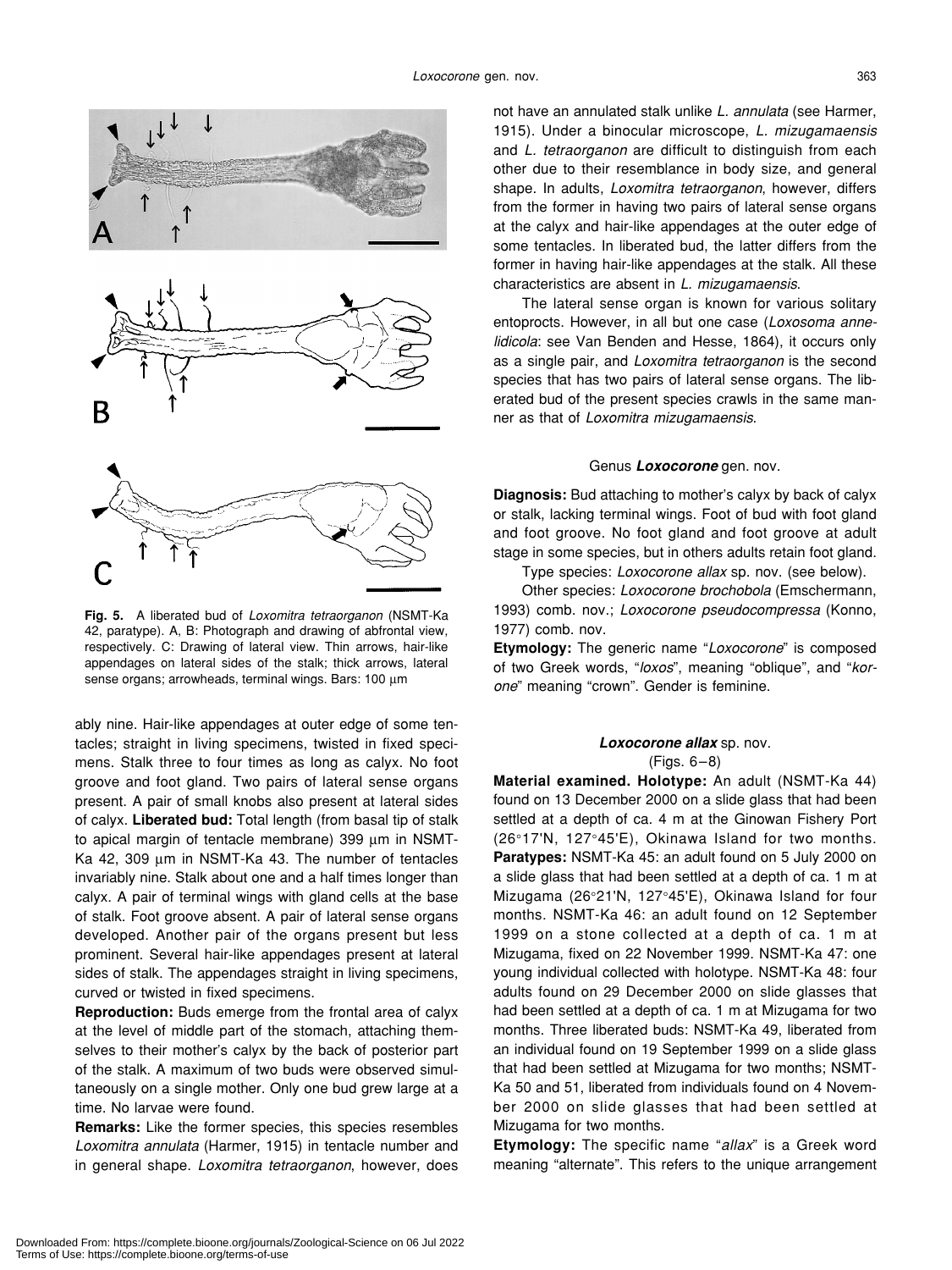





**Fig. 6.** An adult of *Loxocorone allax* (NSMT-Ka 44, holotype) with five buds in various stages. A, B: Photograph and drawing of frontal view, respectively. b, bud; g, granules in the calyx. Bars: 100 µm

### of the tentacles of this species.

**Diagnosis. Adult:** Total length (from basal tip of stalk to uppermost level of tentacle membrane) up to 1317  $\mu$ m. Cemented on substratum. The number of tentacles 14 to 24. Stalk one and a half to two times as long as calyx. No foot groove and foot gland. Lateral sense organs absent. Granules, ca. 20 µm in diameter, in calyx; transparent in living specimen, brownish in fixed specimen. **Liberated buds:** Total length (from posterior tip of foot to apical margin of tentacular membrane) 370 to 554 µm. The number of tentacles 12 to 14. Stalk absent. Foot about one and half times as long as calyx. Foot groove and foot gland present. Ciliary bundle at opening of foot gland. Lateral sense organs

#### absent.

**Reproduction:** Buds emerge from the frontal areas of the calyx at the level of middle part of the stomach, attaching themselves to their mother's calyx by their back of the lowermost part of the calyx. A maximum of five buds were observed simultaneously on a single mother. No larvae were found.

**Remarks:** The present species can be distinguished from all hitherto described loxosomatids by the unique arrangement of the tentacles that are alternatively directed laterally and frontally. Its adults show some variations not only in the tentacle number but also in calyx width and stalk diameter, making some different appearances among the specimens.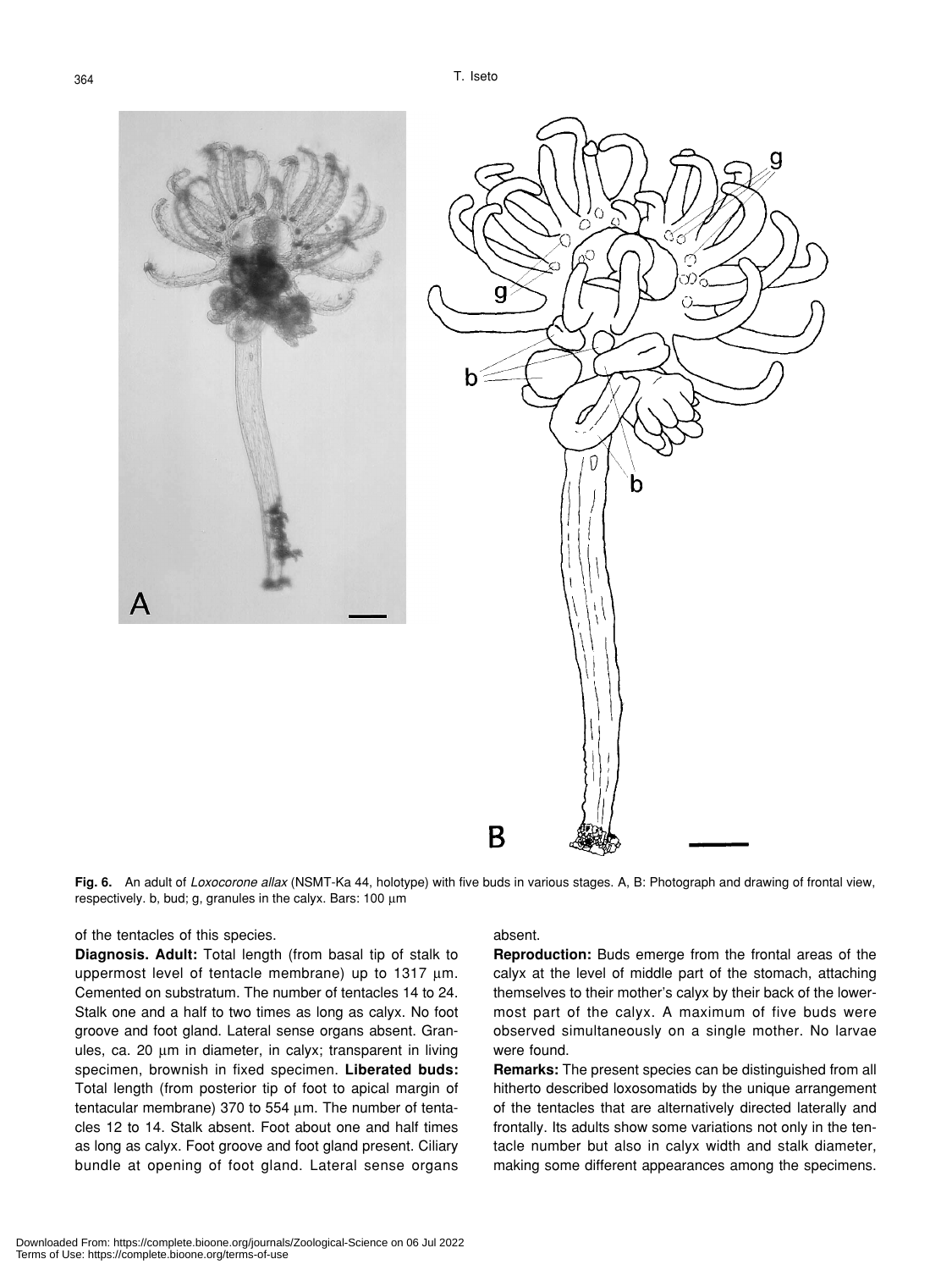

**Fig. 7.** A liberated bud of *Loxocorone allax* (NSMT-Ka 50, paratype). A, B: Photograph and drawing of lateral view, respectively. Arrows, ciliary bundle under the foot gland; f, foot; fg, foot gland. Bars: 100 µm

The liberated bud of the present species sometimes glides over the substratum using the foot with foot groove, and also often swims using the tentacular cilia.

#### **DISCUSSION**

The genus *Loxomitra* (*sensu lato*) Nielsen, 1964 was separated from the genus *Loxosomella* Mortensen, 1911 on the basis of the difference in budding mode. In *Loxosomella*, the bud attaches to the mother's calyx by the tip of the foot, whereas in *Loxomitra* (*sensu lato*) by the back of the stalk or calyx (Nielsen, 1964). It is clear that the present three new species belong to *Loxomitra* (*sensu lato*), because their buds are confirmed to attach to the mother's calyx by the back of the stalk or calyx.

In *Loxomitra kefersteinii* (Claparède, 1867), the type species of the genus *Loxomitra*, and the two new species, *L. mizugamaensis* sp. nov. and *L. tetraorganon* sp. nov., the bud has a pair of terminal wings at the tip of the stalk. The liberated bud of *L. kefersteinii* was reported to "attach (to the substratum) by its foot and use the rest of the body to perform the waving and searching movement (Ryland and Austin, 1960)". This unique behavior corresponds to the crawling behavior of liberated buds of *L. mizugamaensis* and *L. tetraorganon*. Similarities in the foot structure and the crawl-



**Fig. 8.** Paratypes of *Loxocorone allax* showing the morphological variations of this species. A: NSMT-Ka 45, an adult with four buds. B: NSMT-Ka 46, an adult with three buds. C: NSMT-Ka 47, a young individual with one bud. b, bud. Bars: 100 µm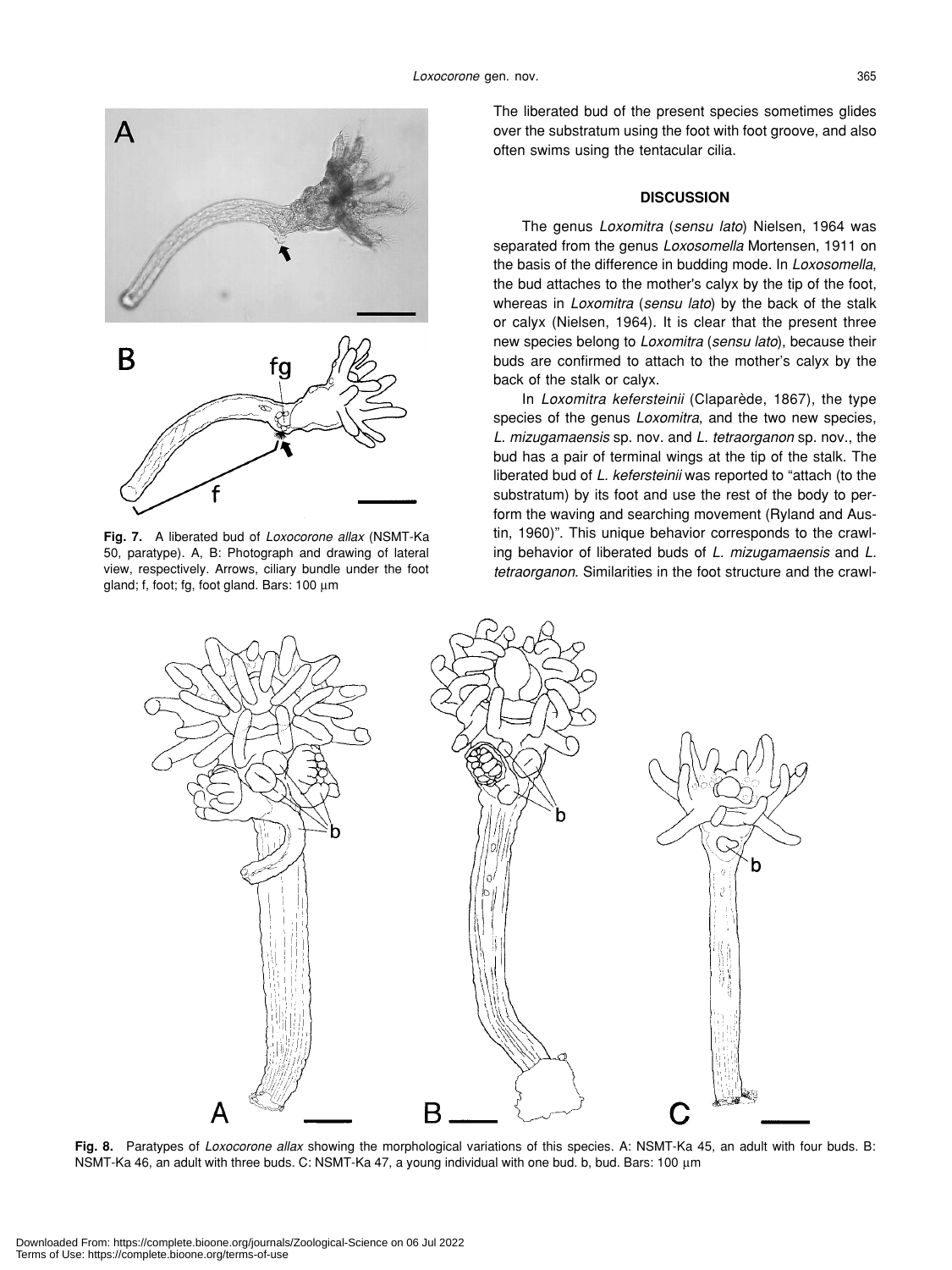ing behavior strongly suggest close relationships of the three species. On the other hand, some other species of the genus *Loxomitra* (*sensu lato*) share another type of foot. They have an antero-posteriorly elongated foot with longitudinal foot groove that seems to be identical with the foot of the genus *Loxosomella*. Therefore, it is reasonable to separate the genus *Loxomitra* (*sensu lato*) into two genera on the basis of the difference in foot structure. *Loxomitra* (*sensu stricto*) includes the species having the terminal wings, and *Loxocorone* gen. nov. is established to encompass species having foot with foot groove, but lacking the terminal wings. Members of the two genera hitherto described are as follows:

### **Genus** *Loxomitra* **Nielsen, 1964**

*Loxomitra annulata* (Harmer, 1915) comb. nov.

*Loxosoma annulatum* Harmer,1915: 11, pl. 1, fig. 2–6. *Loxosomella annulata*: Nielsen, 1964: 63; 1996: 69, tab. 2.

*Loxosomella* (*Loxomitra*) *annulata*: Nielsen, 1964: 61.

The original description includes drawings of five specimens showing serial budding stages. The five specimens, however, seemed to include more than two species of both *Loxomitra* or *Loxocorone* and *Loxosomella*. The bud of one specimen attaches to the mother's body by its foot tip, showing *Loxosomella-*type of budding, whereas buds of other two specimens by back of its stalk, showing *Loxomitra-* or *Loxocorone*-type. Moreover, the foot structure of the buds are not clearly described. In July, 2001, I examined the syntypes of this species (ZMA V. Br. 1527) in the Zoological Museum, University of Amsterdam and confirmed that the buds of the all syntype specimens attach to their mothers by the back of their stalk and they have terminal wings at the tip of the stalk. Therefore, this species proved to be assigned to the genus *Loxomitra* (*sensu stricto*). I also examined the paratype specimens showing *Loxosomella*-type of budding (BM(NH) 16.8.23.20) in the Natural History Museum, London. These paratypes proved to be not *L. annulata* because they have lateral sense organ, that is not observed in the syntypes, as well as show *Loxosomella*-type of budding.

Habitat: On *Retepora* sp. (Bryozoa).

Distribution: Arafura Sea, Savu Sea, Seram Sea (Indonesia)

#### *Loxomitra kefersteinii* (Claparède, 1867)

*Loxosoma kefersteinii* Claparède, 1867: 28, pl. 6, fig. 1- 3; 1871: 170, pl. 10, fig. 4; Nitche, 1875: 451; 1876: 361, pl. 25, fig. 4-20; Barrois, 1877: 7; Schmidt, 1878: 73; Leunis-Ludwig, 1886: 32; Seeliger, 1890: 563; Brumpt, 1897: 495; Waters, 1910: 252; Mortensen, 1911: 400; Cori, 1936: 107; ?Hincks, 1887: 312.

*Loxosomella kefersteinii*: Bobin and Prenant, 1954: 11; Prenant and Bobin, 1956: 68, fig. 30; Ryland and Austin, 1960: 423, fig. 1; Nielsen, 1964: 61; 1966: 269, fig. 11–12; 1989: 48, fig. 22; Emschermann, 1982: 326.

Habitat: On various substrata including the body sur-

face of other animals and settled panels.

Distribution: Bristol Channel (South Wales), Gulf of Naples, Adriatic Sea, Red Sea, Southeast coast of USA (Florida).

*Loxomitra mizugamaensis* sp. nov.

Habitat: On stones and settled panels. Distribution: The Ryukyu Archipelago (South Japan).

*Loxomitra tetraorganon* sp. nov.

Habitat: On stones and settled panels.

Distribution: The Ryukyu Archipelago (South Japan).

# **Genus** *Loxocorone* **gen. nov.**

*Loxocorone brochobola* (Emschermann, 1993) comb. nov.

*Loxosomella brochobola* Emschermann, 1993a: 157, fig. 3–4; 1993b: 97, fig. 1–11.

Habitat: On the inner, abfrontal surface of *Porella malouinensis* (Bryozoa).

Distribution: Weddell Sea.

*Loxocorone pseudocompressa* (Konno, 1977) comb. nov.

*Loxosomella pseudocompressa* Konno, 1977: 82, fig. 5–7; 1985: 6.

Habitat: On the body of *Lepidasthenia interrupta* (Polychaeta).

Distribution: Fukaura Bay (North Japan).

*Loxocorone allax* sp. nov.

Habitat: On stones and settled panels. Distribution: The Ryukyu Archipelago (South Japan).

### **Species with unconfirmed generic allocations**

*Loxomitra mepse* (du B-R-Marcus, 1957) comb. nov.

*Loxosomella mepse* du B-R-Marcus, 1957: 71, fig. 4–5. *Loxosomella* (*Loxomitra*) *mepse*: Nielsen, 1964: 61.

When Nielsen (1964) established the subgenus *Loxomitra*, he placed *Loxosomella mepse* in the list of its component species. Although Soule *et al.* (1987), when elevating this subgenus to the full genus, did not refer to the species included, it is obvious that this species is to be assigned to the genus *Loxomitra* (*sensu lato*) because its bud attaches to the mother's body by the back of its stalk. Nevertheless, morphological features of the stalk tip of the liberated buds are not clearly described, and thus, it is not clear whether this species belongs to *Loxomitra* (*sensu stricto*) or *Loxocorone*. It seems to be most appropriate at present to retain this species in the former genus until future studies clarify its generic allocation unambiguously.

Habitat: On *Anguinella palmata* (Bryozoa).

Distribution: Southeast coast of Brazil (Santos).

It may be meaningful to extend discussion on an enigmatic species, *Loxosomella bifida* Konno, 1972. This species has a unique characteristic in foot structure. Whereas the other *Loxosomella* species have a foot with a foot groove, both the buds and adults of this species have a pair